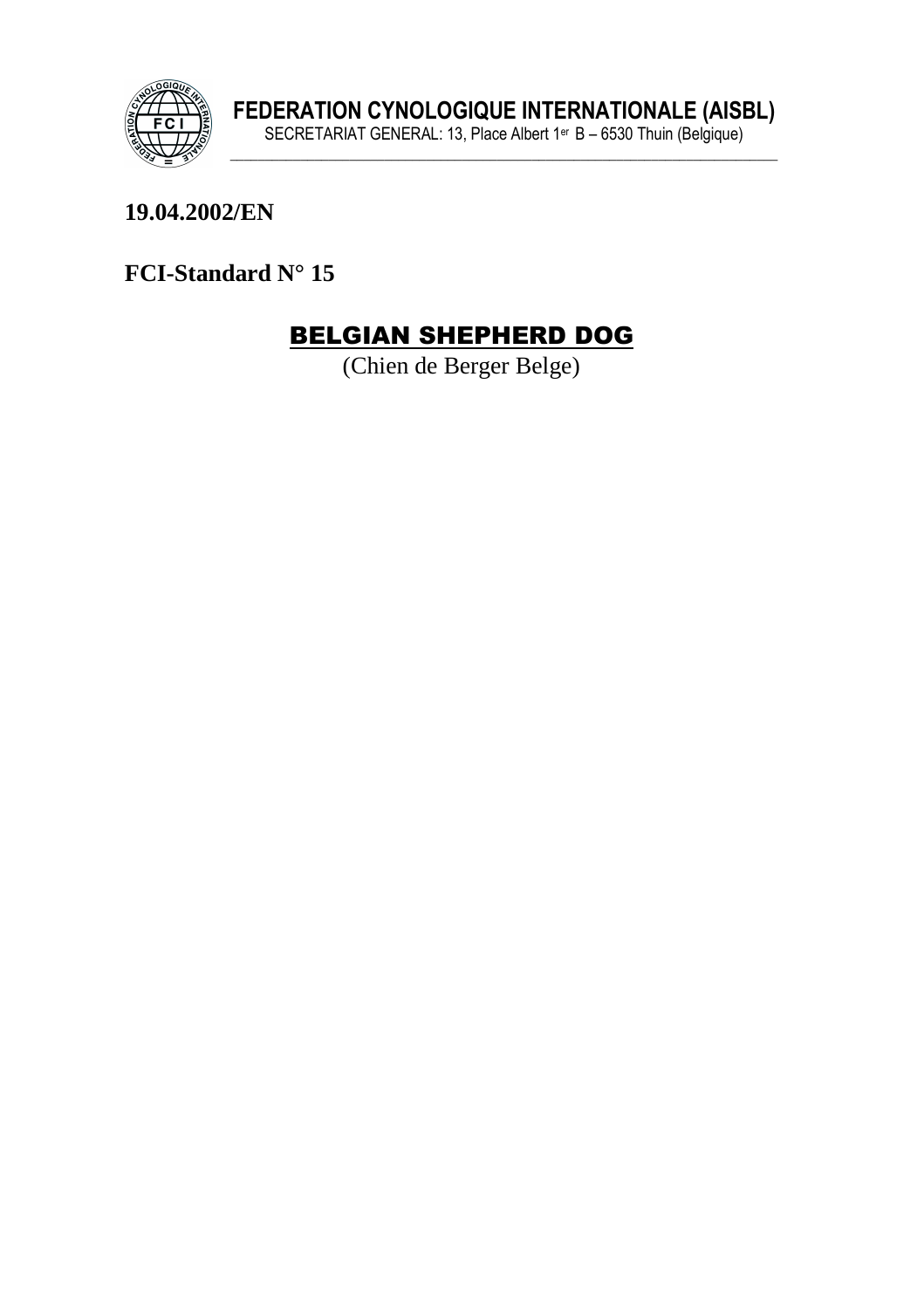**TRANSLATION**: Mrs. Jeans-Brown, revised by Dr. R. Pollet.

**ORIGIN**: Belgium.

### **DATE OF PUBLICATION OF OFFICIAL VALID STANDARD**: 13.03.2001.

**UTILISATION**: Originally a sheep dog, today a working dog (guarding, defence, tracking, etc.) and an all-purpose service dog, as well as a family dog.

| <b>CLASSIFICATION F.C.L:</b> Group 1 Sheepdogs and Cattle Dogs |  |                             |
|----------------------------------------------------------------|--|-----------------------------|
|                                                                |  | (except Swiss Cattle dogs). |
| Section 1 Sheepdogs.                                           |  |                             |
| With working trial.                                            |  |                             |

**BRIEF HISTORICAL SUMMARY**: In Belgium, at the end of the 1800s, there were a great many herding dogs, whose type was varied and whose coats were extremely dissimilar. In order to rationalise this state of affairs, some enthusiastic dog fanciers formed a group and sought guidance from Prof. A. Reul of the Cureghem Veterinary Medical School, whom one must consider to have been the real pioneer and founder of the breed.

The breed was officially born between 1891 and 1897. On September 29<sup>th</sup>, 1891, the Belgian Shepherd Dog Club (Club du Chien de Berger Belge) was founded in Brussels and in the same year on November 15<sup>th</sup> in Cureghem, Professor A. Reul organised a gathering of 117 dogs, which allowed him to carry out a return and choose the best specimens. In the following years they began a real programme of selection, carrying out some very close interbreeding involving a few stud dogs.

By April 3<sup>rd</sup>, 1892, a first detailed breed standard had already been drawn up by the Belgian Shepherd Dog Club. One single breed was allowed, with three coat varieties. However, as was said at the time, the Belgian Shepherd only belonged to ordinary people and therefore the breed still lacked status.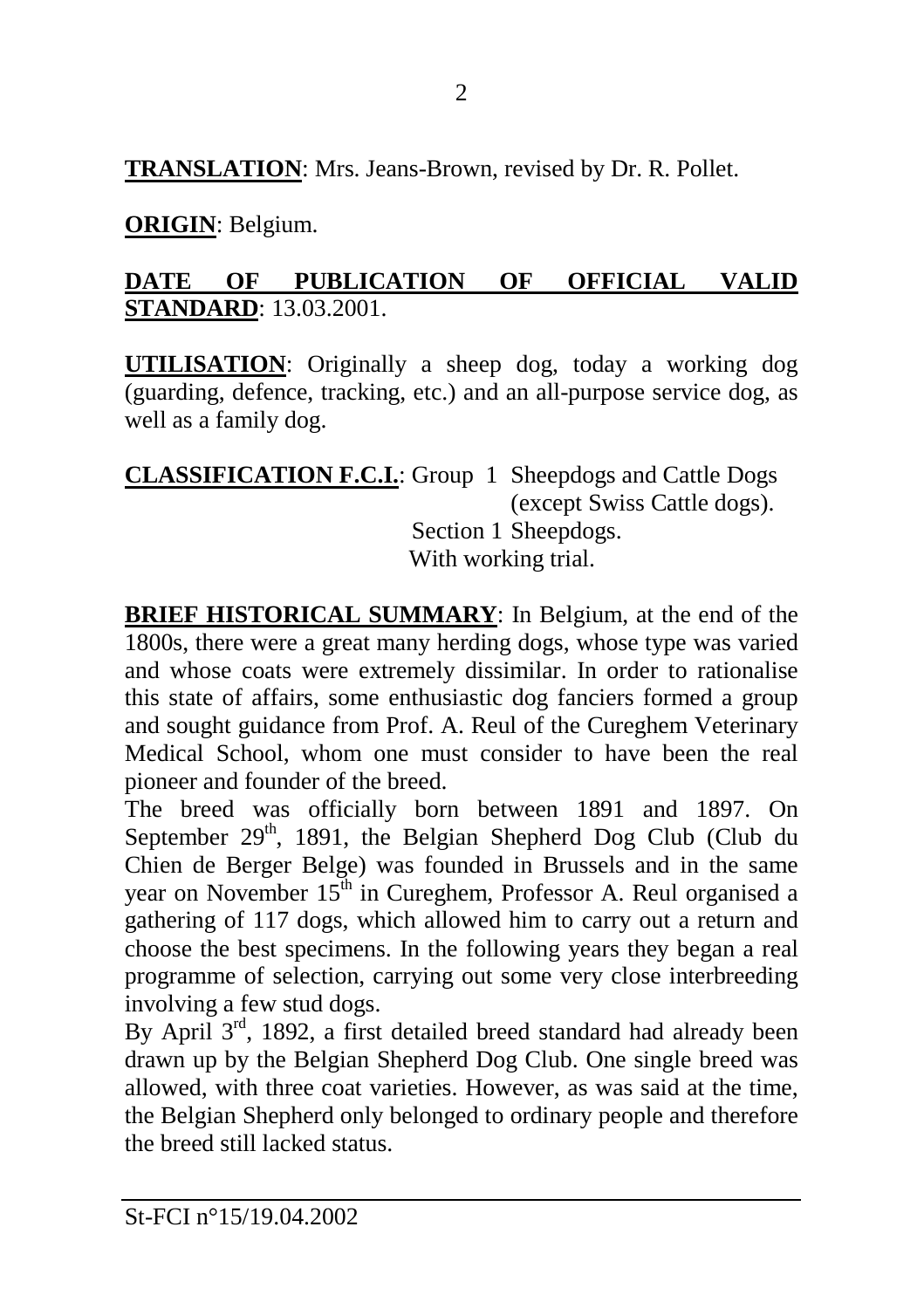As a result, it wasn't until 1901 that the first Belgian Shepherds were registered with the Royal Saint-Hubert Society Stud Book (L.O.S.H.).

During the following years, the prime movers among the Belgian Shepherd enthusiasts set to work with great determination to unify the type and correct the faults. It can be said that by 1910 the type and temperament of the Belgian Shepherd had been established.

During the history of the Belgian Shepherd, the question of differing but acceptable varieties and colours had led to many heated discussions. On the other hand, anything involving morphology, temperament and suitability for work has never caused any disagreement.

**GENERAL APPEARANCE**: The Belgian Shepherd is a mediolineal dog, harmoniously proportioned, combining elegance and power, of medium size, with dry, strong muscle, fitting into a square, rustic, used to the open air life and built to resist the frequent atmospheric variations of the Belgian climate.

Through the harmony of its shape and its high head-carriage, the Belgian Shepherd should give the impression of that elegant strength which has become the heritage of the selected representatives of a working breed. The Belgian Shepherd is to be judged in its natural stance, without physical contact with the handler.

**IMPORTANT PROPORTIONS**: The Belgian Shepherd dog can be fitted into a square. The chest is let down to the level of the elbows. The length of the muzzle is equal to or slightly longer than half the length of the head.

**BEHAVIOUR / TEMPERAMENT**: The Belgian Shepherd is a watchful and active dog, bursting with energy, and always ready to leap into action. As well as its innate skill at guarding flocks, it also possesses the highly prized qualities of the best guard dog of property. Without any hesitation it is the stubborn and keen protector of its owner. It brings together all those qualities necessary for a shepherd, guard, defence and service dog.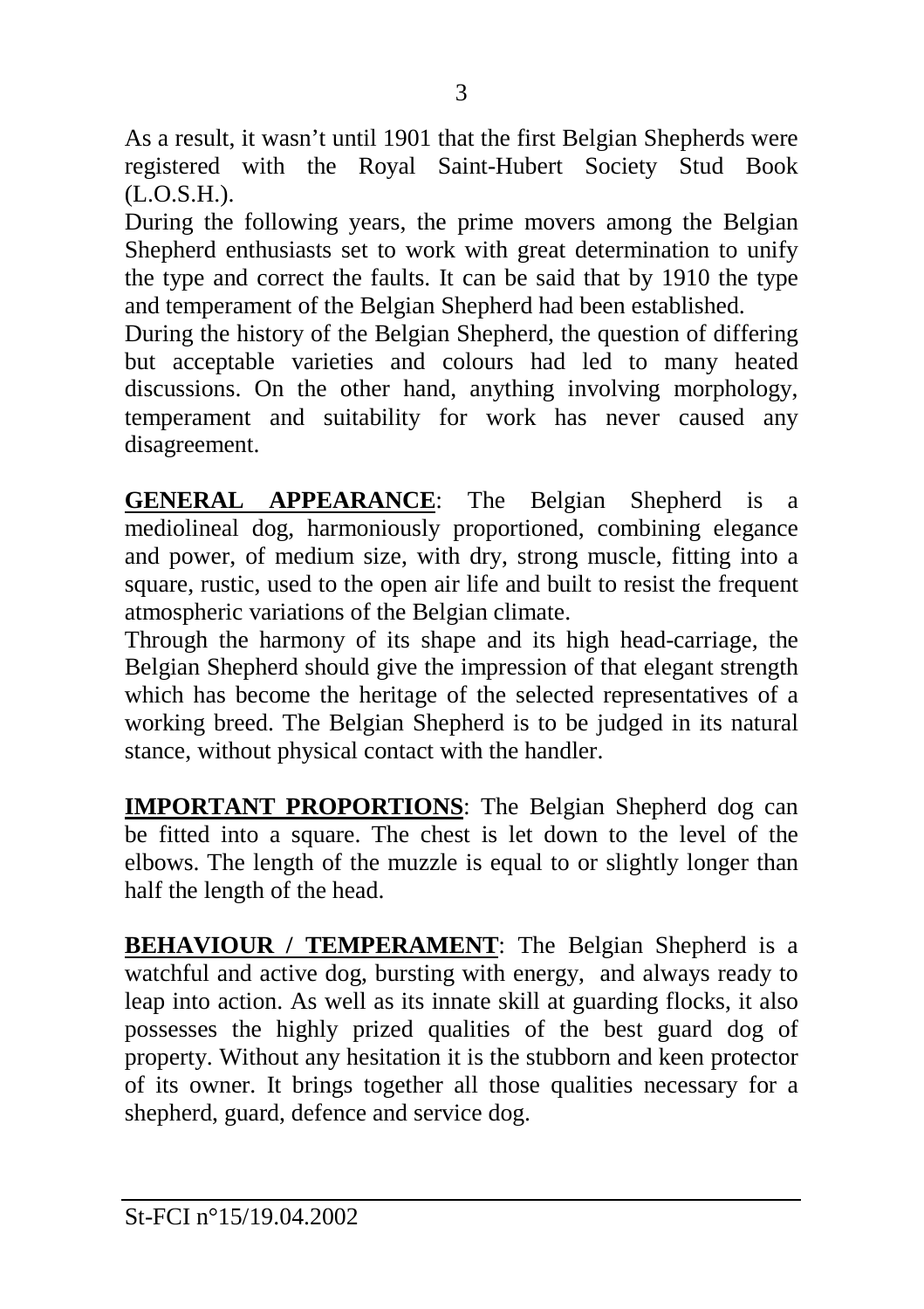Its lively, alert temperament and its confident nature, showing no fear or aggressiveness, should be obvious in its body stance and the proud attentive expression in its sparkling eyes.

When judging this breed, one should take into consideration its calm and fearless temperament.

**HEAD**: Carried high, long without exaggeration, rectilinear, well chiselled and dry. Skull and muzzle are roughly equal in length, with at the most a very slight bias in favour of the muzzle which puts the finishing touch to the whole head.

CRANIAL REGION: Of medium width, in proportion with the length of the head, with a forehead flat rather than round, frontal groove not very pronounced; in profile, parallel to imaginary line extending muzzle line; occipital crest little developed; brow ridges and zygomatic arches not prominent.

Stop: Moderate.

#### FACIAL REGION:

Nose: Black.

Muzzle: Medium length and well chiselled under the eyes; narrowing gradually toward the nose, like an elongated wedge; bridge of the nose straight and parallel to the continuation of the topline of the forehead; mouth well split, which means that when the mouth is open the commissures of the lips are pulled right back, the jaws being well apart.

Lips: Thin, tight and strongly pigmented.

Jaws/teeth: Strong, white teeth, regularly and strongly set in welldeveloped jaws. Scissor bite; pincer bite, which is preferred by sheep and livestock herders, is tolerated. Complete dentition according to the dental formula; the absence of two premolars 1 (2 P1) is tolerated and the molars 3 (M3) are not taken into consideration.

Cheeks: dry and quite flat, although muscled.

Eyes: Medium size, neither protruding nor sunken, slightly almondshaped, obliquely set, brownish colour, preferably dark; black rimmed eyelids; direct, lively, intelligent and enquiring look.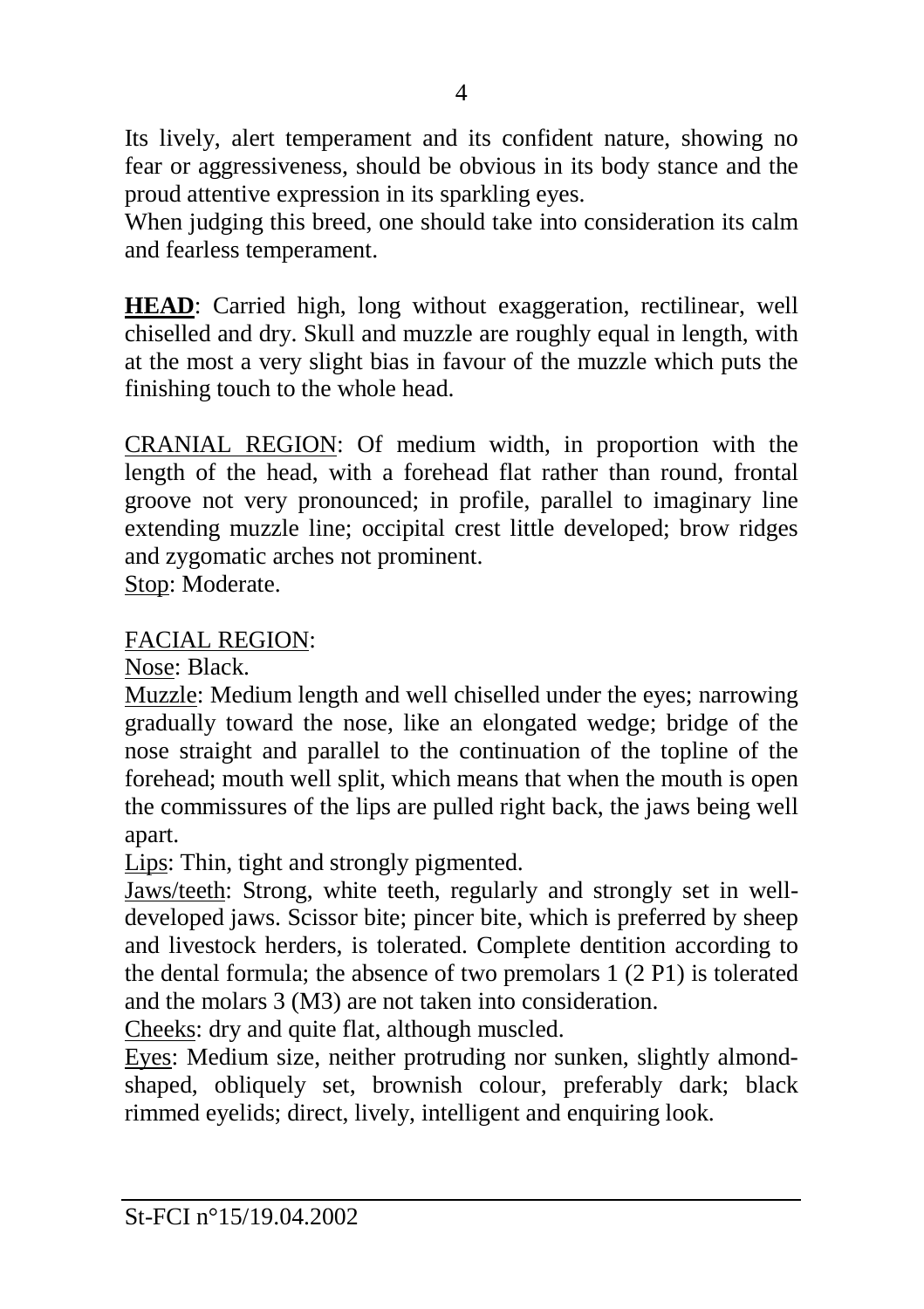Ears: Rather small, set high, distinctly triangular appearance, wellrounded outer ear, pointed tips, stiff, carried upright and vertical when dog is alert.

**NECK**: Well standing out, slightly elongated, rather upright, wellmuscled, broadening gradually towards the shoulders, without dewlap, nape slightly arched.

**BODY**: Powerful without being heavy; length from point of shoulder to point of buttock approximately equal to height at withers.

Topline: upper line of back and loins is straight.

Withers: Pronounced.

Back: firm, short and well-muscled.

Loins: Solid, short, sufficiently broad, well-muscled.

Croup: well-muscled ; only very slightly sloping ; sufficiently broad but not excessively so.

Chest: little broad, but well let down; upper part of ribs arched; seen from the front forechest little broad, but without being narrow.

Underline: Begins below the chest and rises gently in a harmonious curve towards the belly, which is neither drooping nor tucked up, but slightly raised and moderately developed.

**TAIL**: Well set on, strong at the base, of medium length, reaching at least to hock, but preferably further; at rest carried down, with tip curved backwards at level of hock; more raised when moving, although without passing the horizontal, the curve towards the tip becoming more accentuated, without ever at any time forming a hook or deviation.

# **LIMBS**

#### FOREQUARTERS:

General view: Bone solid but not heavy; muscle dry and strong; front legs upright from all sides and perfectly parallel when seen from the front.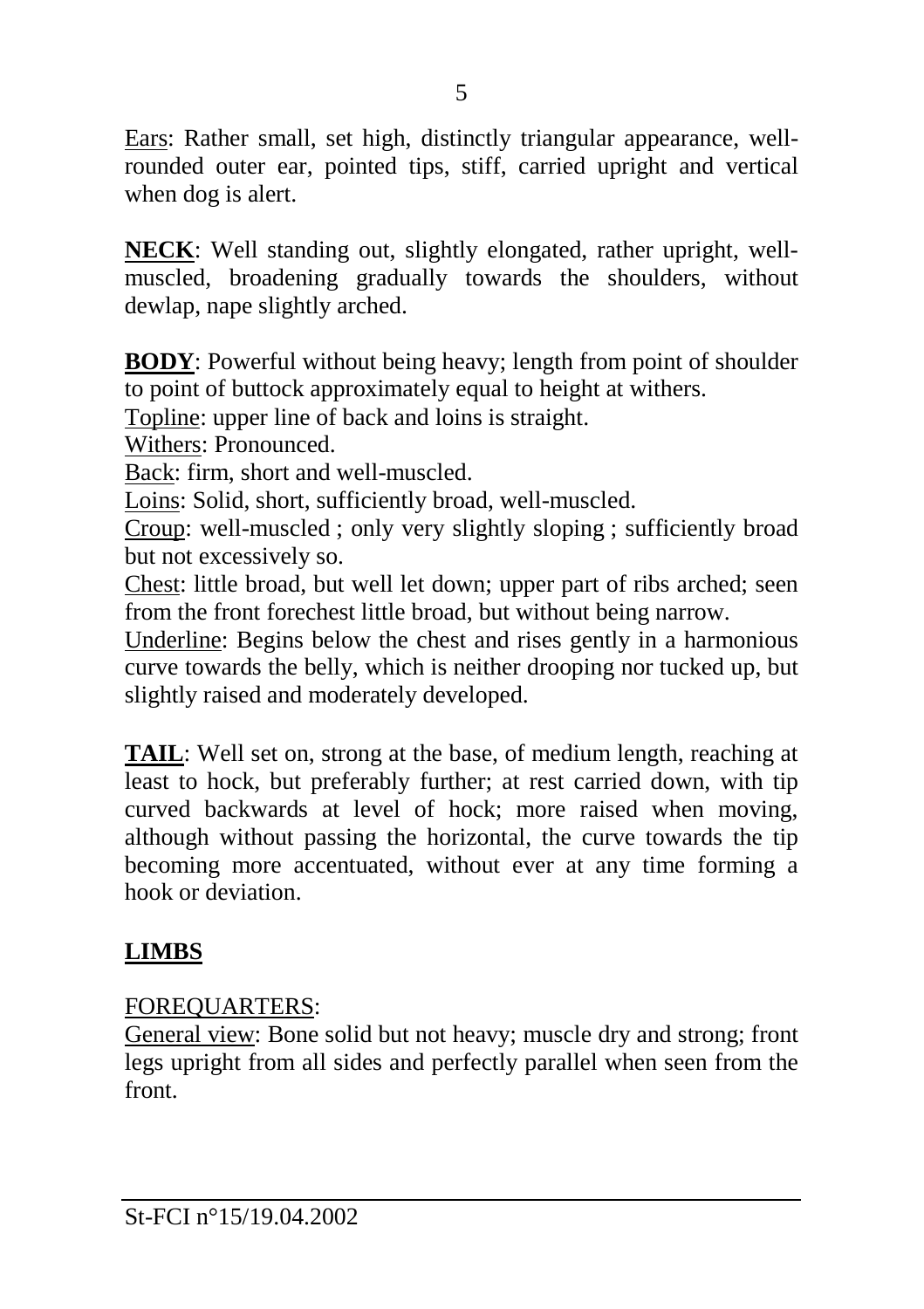Shoulder: Shoulder blade long and oblique, well attached, forming a sufficient angle with the humerus, ideally measuring 110-115 degrees.

Upper arm: Long and sufficiently oblique.

Elbow: Firm, neither turning out nor tied in.

Forearm: Long and straight.

Wrist (carpus): very firm and clean.

Front pastern (metacarpus): Strong and short, as perpendicular to the ground as possible or only very slightly sloping forward.

Feet: Round, cat feet; toes arched and well closed; pads thick and springy; nails dark and strong.

#### HINDQUARTERS:

General view: Powerful, but not heavy; in profile hindlegs are upright and seen from behind perfectly parallel.

Upper thigh: Medium length, broad and strongly muscled.

Stifle: approximately on the plumb line from the hip; normal stifle angulation.

Lower thigh: Medium length, broad and muscled.

Hock: Close to the ground, broad and muscled, moderate angulation. Back pastern (metatarsus): Solid and short; dewclaws not desirable.

Feet: may be light oval; toes arched and well closed; pads thick and springy; nails dark and strong.

**GAIT / MOVEMENT**: Lively and free movement at all gaits; the Belgian Shepherd is a good galloper but its normal gaits are the walk and especially the trot; limbs move parallel to the median plane of the body. At high speed the feet come nearer to the median plane; at the trot the reach is

medium, the movement even and easy, with good rear drive, and the topline remains tight while the front legs are not lifted too high. Always on the move, the Belgian Shepherd seems tireless; its gait is fast, springy and lively. It is capable of suddenly changing direction at full speed. Due to its exuberant character and its desire to guard and protect, it has a definite tendency to move in circles.

**SKIN**: Elastic but taut over all the body; edges of lips and eyelids strongly pigmented.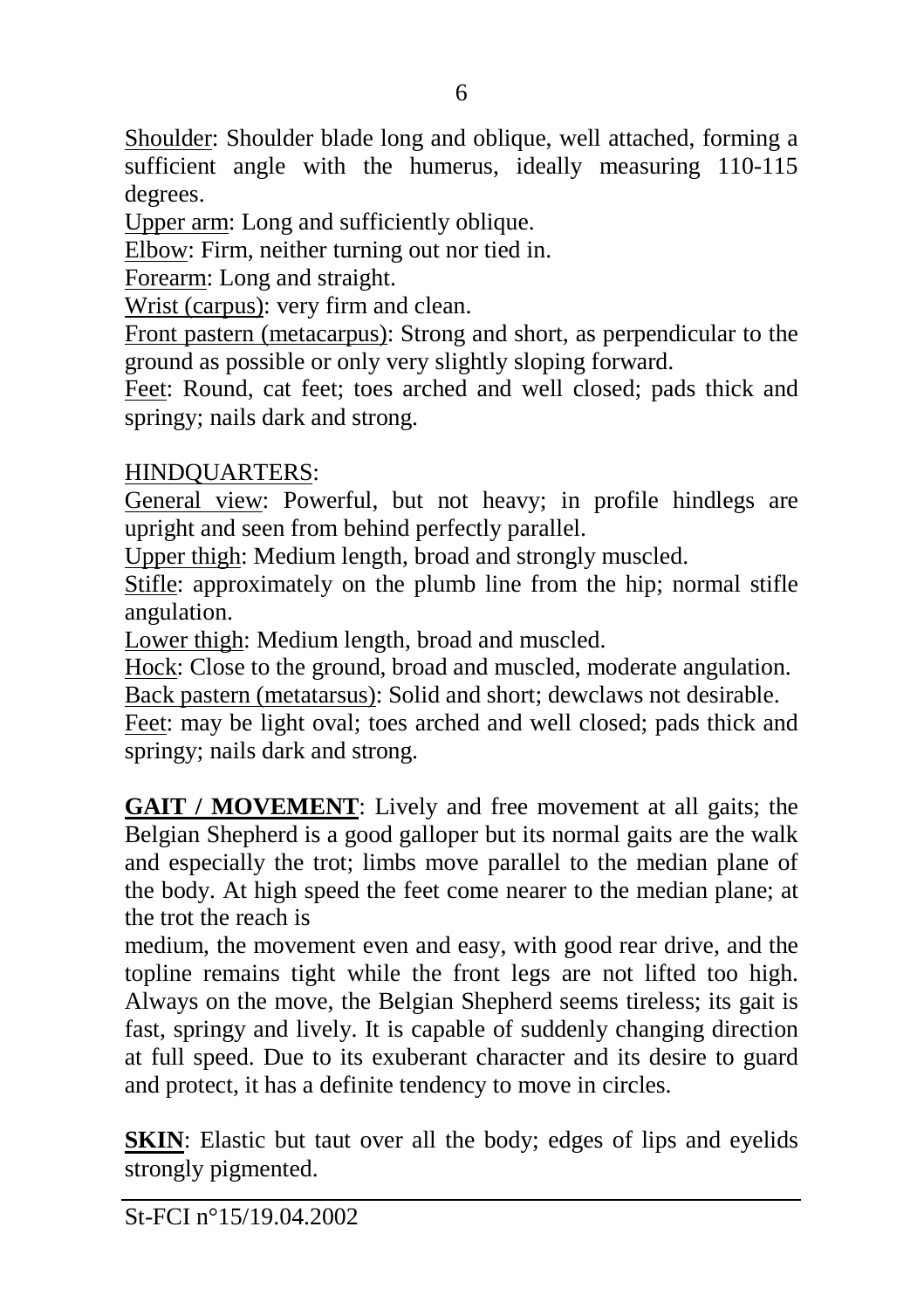**COATS AND VARIETIES**: Since the coat varies in length, direction, appearance and colour among Belgian Shepherds, this particular point has been adopted as the criterion for distinguishing between the four varieties of the breed: the Groenendael, the Tervueren, the Malinois and the Laekenois.

These four varieties are judged separately and can each be awarded a C.A.C., a C.A.C.A.B. or a reserve title.

HAIR: In all the varieties the hair must always be dense, close-fitting and of good texture, with the woolly undercoat forming an excellent protective covering.

A. LONG HAIR: The hair is short on the head, the outer side of the ears and the lower part of the legs, except on the rear side of the forearm which is covered from elbow to wrist by long hairs called fringes. The hair is long and smooth on the rest of the body and longer and more abundant around the neck and on the forechest, where it forms a collarette or ruff and a jabot or apron. The opening of the ear is protected by thick tufts of hair. From the base of the ear the hair is upright and frames the head. The back of the thighs is covered with very long abundant hair forming the culottes or breeches. The tail is furnished with long, abundant hair forming a plume.

The Groenendael and the Tervueren are the long-haired.

B. SHORT HAIR: The hair is very short on the head, the outer sides of the ears and the lower part of the legs. It is short over the rest of the body and fuller at the tail and around the neck where it forms a collarette or ruff which begins at the base of the ear, stretching as far as the throat. As well, the back of the thighs is fringed with longer hair. The tail is ear of corn shaped, but does not form a plume.

The Malinois is the short-haired.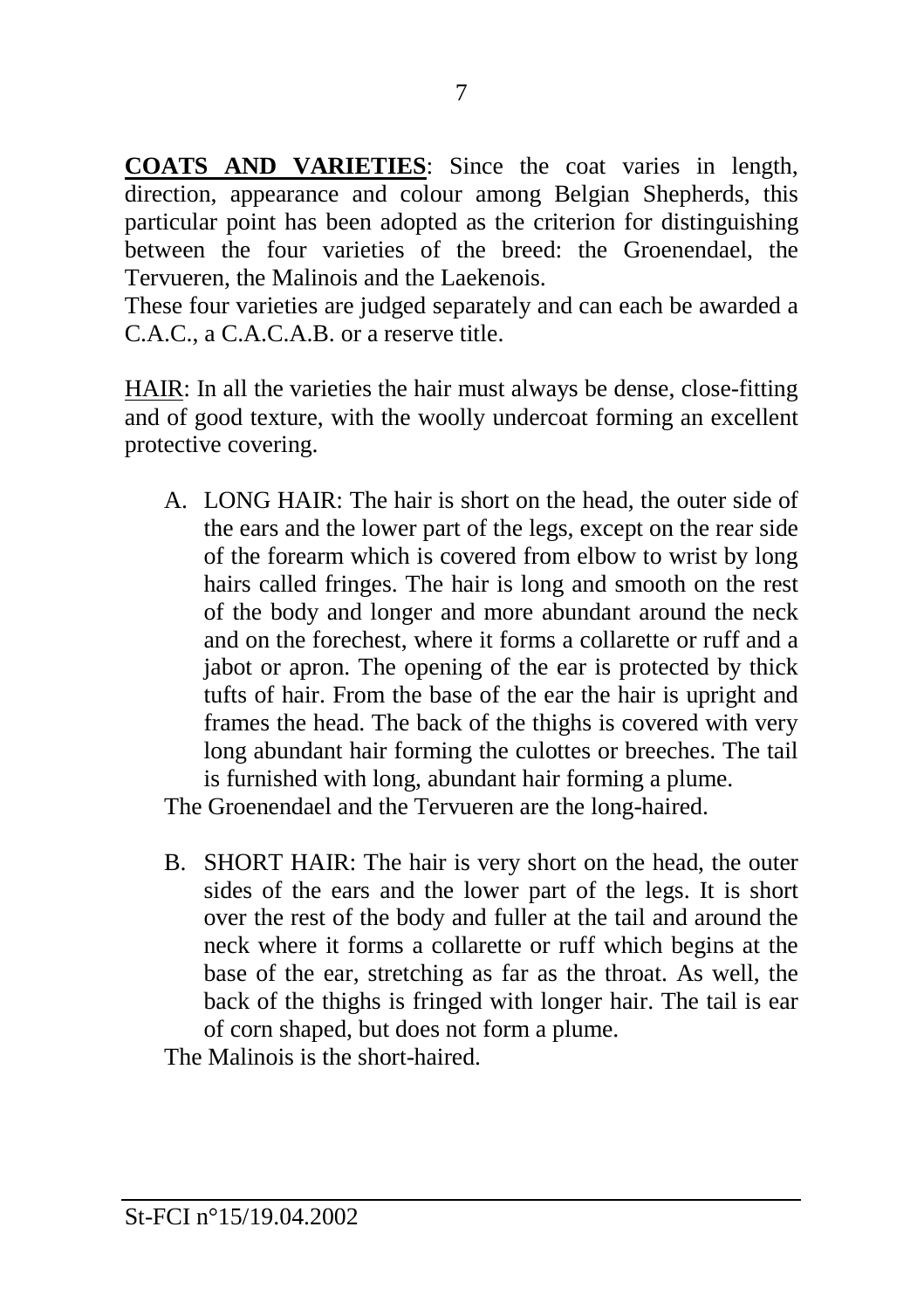C. ROUGH HAIR: What especially characterises the rough hair variety is the roughness and dryness of the hair, which, moreover, is rasping and tousled. About 6 cm long over the whole body, the hair is shorter on the top of the muzzle, the forehead and the legs. The hair around the eyes and those furnishing the muzzle should not be so long as to disguise the shape of the head. However, it is essential to have furnishings on the muzzle. The tail should not form a plume. The Laekenois is the rough-haired.

#### COLOUR:

Mask: For Tervueren and Malinois the mask must be very pronounced and tend to encompass the top and bottom lip, the corners of the lips and the eyelids in one single black zone. A strict minimum of six points of skin pigmentation is called for: the two ears, the two upper eyelids and the two lips, upper and lower, which must be black.

Black overlay: In Tervueren and Malinois, the black overlay means that the hairs have a black tip which shades the base colour. This blackening is in any case "flamed" and must not be present in great patches nor in real stripes (brindled). In the Laekenois the black shading is more discreetly expressed.

Groenendael: Only uniform black.

Tervueren: Only fawn with black overlay or grey with black overlay, with black mask; however, the fawn with black overlay is still preferred. The fawn must be rich, neither light nor washed-out. Any dog whose coat colour is anything but fawn with black overlay or does not match the desired intensity of colour cannot be considered an elite specimen.

Malinois: Only fawn with black overlay and with black mask.

Laekenois: Only fawn with traces of black overlay, mainly on the muzzle and the tail.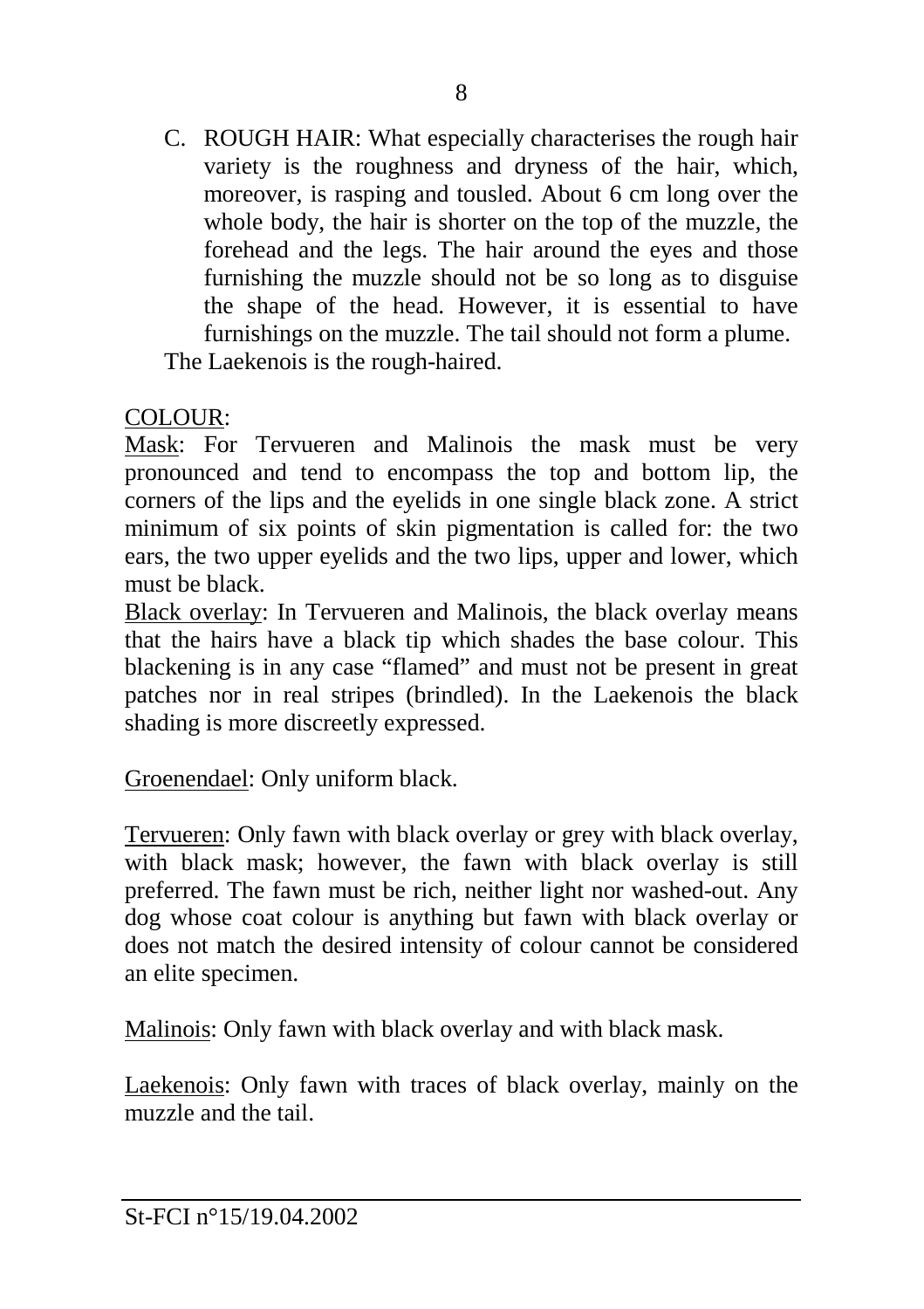For all varieties: a small amount of white is tolerated on forechest and toes.

#### **SIZE, WEIGHT AND MEASUREMENTS**:

Height at withers: The ideal weight at withers is on average - 62 cm for males - 58 cm for females.

Limits: 2 cm less, 4 cm more.

Weight: Males about 25-30 kg. Females about 20-25 kg.

Measurements: Average normal measures for an adult male Belgian Shepherd of 62 cm at the withers:

- Length of body (from point of shoulder to point of buttock): 62 cm.
- Length of head: 25 cm.
- Length of muzzle:  $12.5 13$  cm.

**FAULTS**: Any departure from the foregoing points should be considered a fault and the seriousness with which the fault should be regarded should be in exact proportion to its degree and its effect upon the health and welfare of the dog.

- General appearance: Cloddy, lacking elegance; too light or too slender; longer than high; fitting into a rectangle.
- Head: heavy, too strong, lacking parallelism, not sufficiently chiselled or dry; forehead too rounded; stop too accentuated or too flat; muzzle too short or pinched; Roman nose; brow ridges or zygomatic arches too prominent.
- Nose, lips and eyelids: traces of depigmentation.
- Dentition: badly aligned incisors. Serious fault: lack of one incisor (1 I), one premolar 2 (1 P2), one premolar 3 (1 P3) or three premolars 1 (3 P1).
- Eyes: light, round.
- Ears: large, long, too broad at the base, set low, carried outward or inward.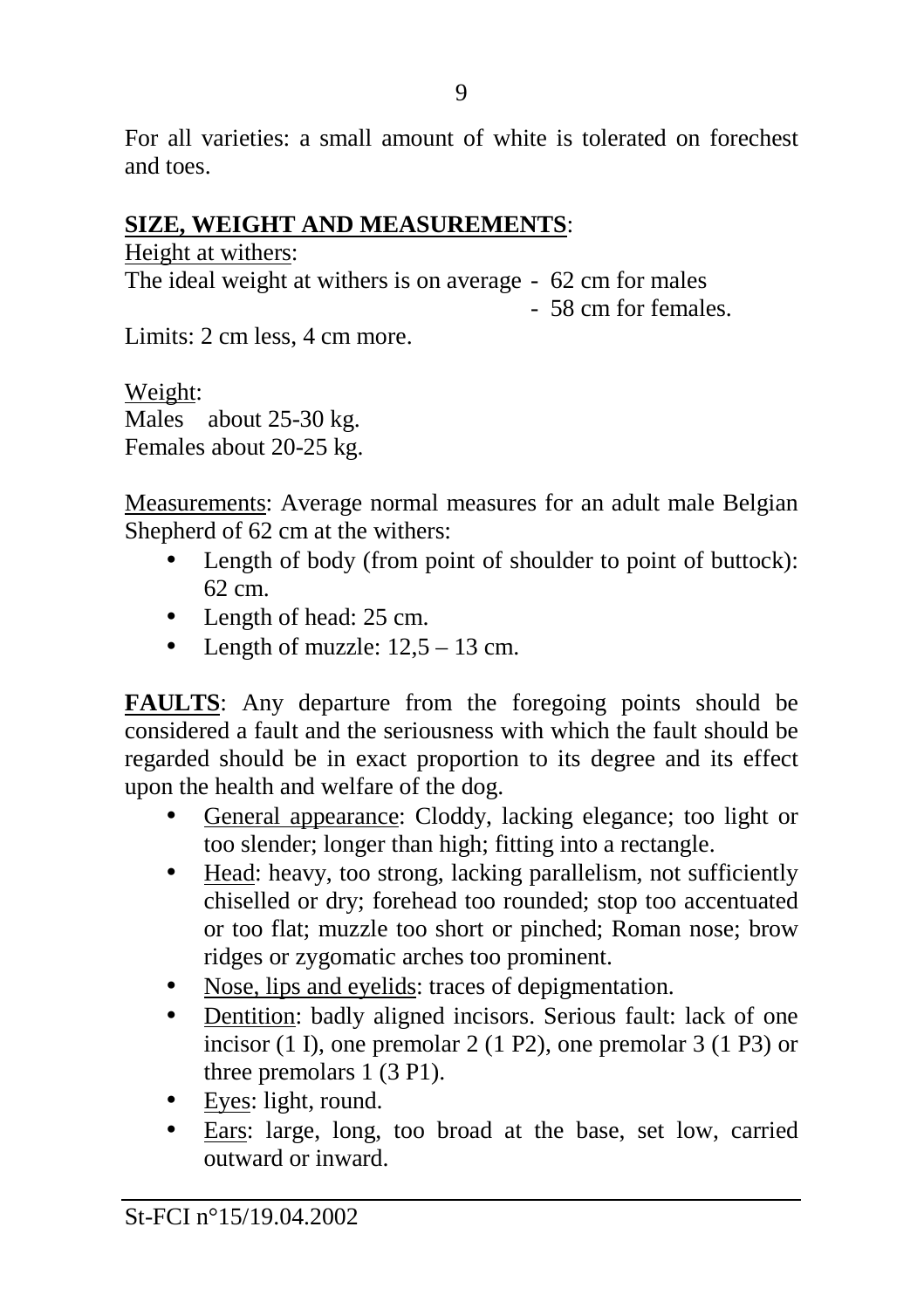- Neck: slender; short or deep set.
- Body: too long; thoracic cage too broad (cylindrical).
- Withers: flat, low.
- Topline: back and/or loins long, weak, sagging or arched.
- Croup: too sloping, overbuilt.
- Underline: too much or too little let down; too much belly.
- Tail: set too low; carried too high, forming a hook, deviated.
- Limbs: bone too light or too heavy; bad upright stance in profile (e.g. front pasterns too sloping or weak wrists), from the front (feet turning in or out, out at elbow, etc.), or from behind (hindlegs too close, too wide apart or barrel shaped, hocks close or open, etc.); too little or exaggeratedly angulated.
- Feet: spreading.
- Gait: moving close, too short a stride, too little drive, poor back transmission, high stepping action.
- Coat: all four varieties: insufficient undercoat. Groenendael and Tervueren: woolly, wavy, curly hair; hair not long enough.

Malinois: hair half-long where it should be short; smoothhaired; harsh hairs scattered in the short coat; wavy coat.

Laekenois: hair too long, silky, wavy, crisp-haired or short; filled with fine hairs scattered in tufts in the rough hair; hairs too long around the eye or the lower end of the head (the chin); bushy tail.

• Colour: for all four varieties: white marking on chest forming tie; white on the feet going beyond toes.

Groenendael: reddish tinges in the coat; grey breeches.

Tervueren: grey.

Tervuren and Malinois: brindle; tints not warm enough; not enough or too much black overlay or set in patches over the body; not enough mask.

 Tervueren, Malinois and Laekenois: too light a fawn; a base colour which is very diluted, named washed-out, is considered a serious fault.

• Temperament: specimens lacking in self-confidence or overly nervous.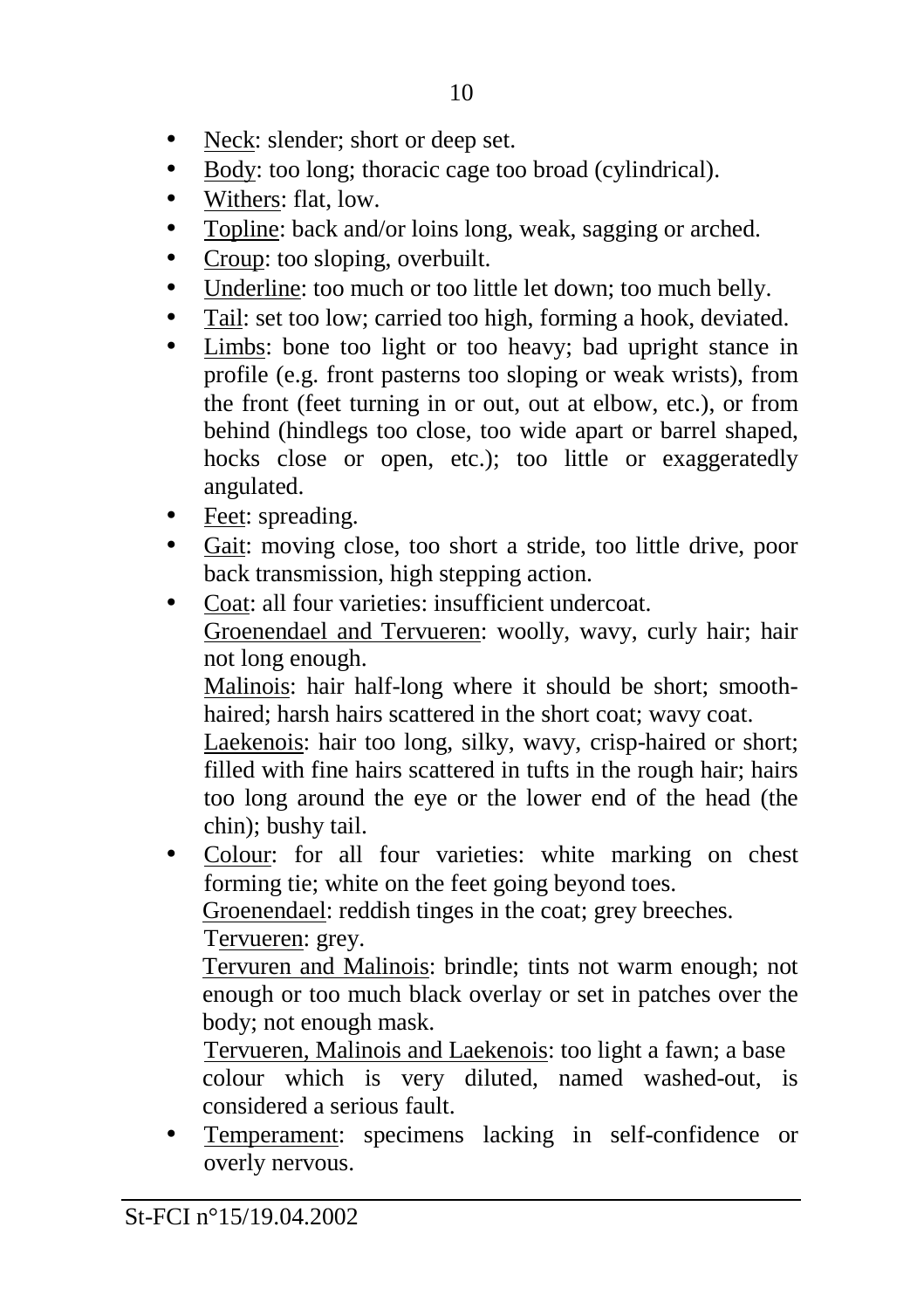## **DISQUALIFYING FAULTS**:

- Temperament: aggressive or timid specimens.
- Any dog clearly showing physical or behavioural abnormalities shall be disqualified.
- General appearance: lack of breed type.
- Dentition: overshot; undershot, even if contact is not lost (reverse scissor bite); crossbite; absence of one canine (1 C), one upper carnassial (1 P4) or lower carnassial (1 M1), one molar (1 M1 -upper jaw- or 1 M2; M3 are not taken into account), one premolar 3 (1 P3) plus one other tooth or a total of three teeth (excluding the premolars 1) or more.
- Nose, lips, eyelids: strong depigmentation.
- Ears: drooping or artificially kept erect.
- Tail: missing or shortened, at birth or by docking; carried too high and ringed or curled.
- Coat: lack of undercoat.
- Colour: any colours which do not correspond with those of the described varieties; too widespread white markings on forechest, especially if they reach as far as the neck; white on feet going more than halfway up the front or the back pasterns and forming socks; white markings anywhere other than forechest and toes; lack of mask, including a muzzle of lighter colour than the rest of the coat in Tervueren and Malinois.
- Size: outside the limits laid down.

# **N.B.**:

- Male animals should have two apparently normal testicles fully descended into the scrotum.
- Only functionally and clinically healthy dogs, with breed typical conformation, should be used for breeding.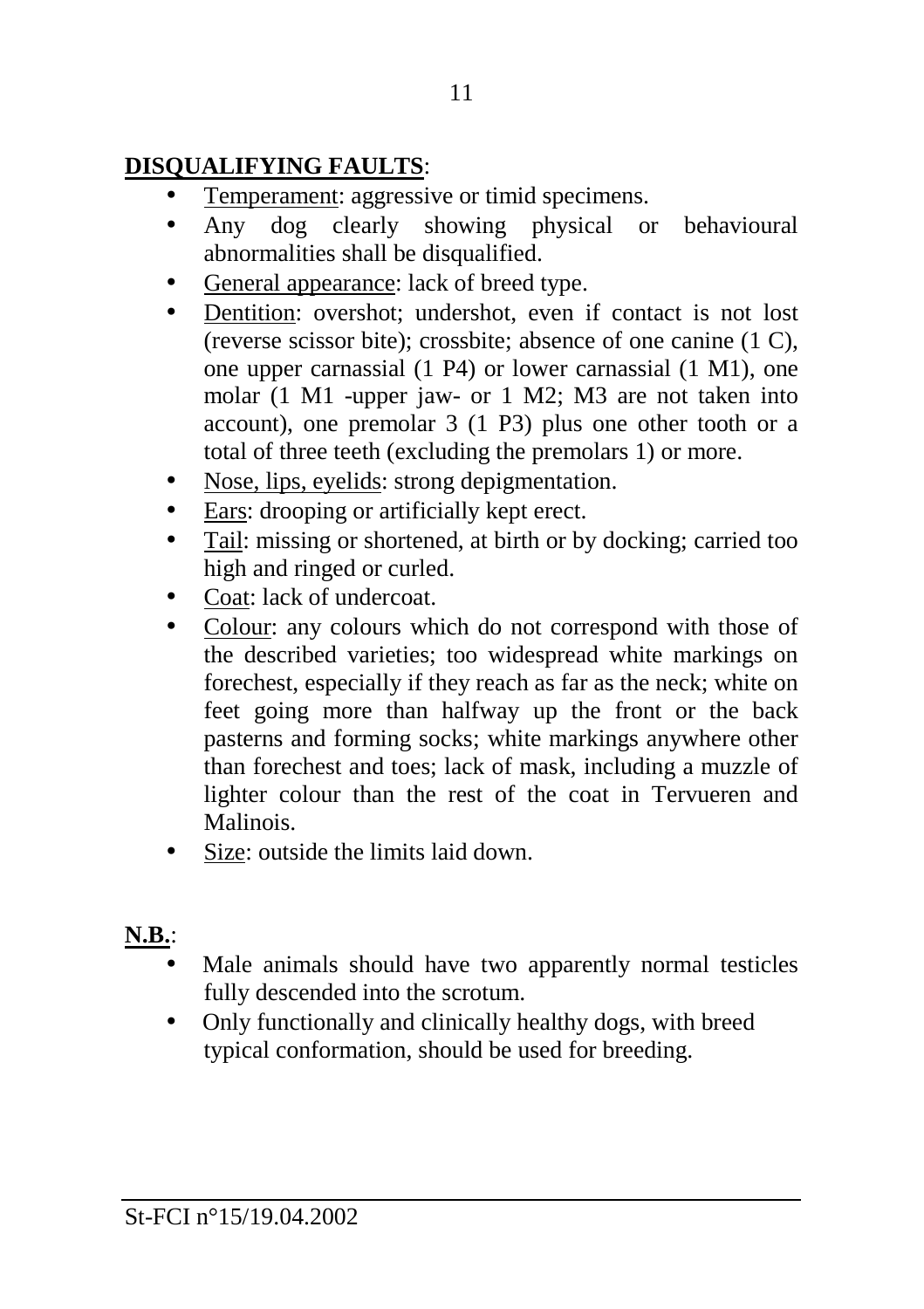# **CROSSBREEDING – MATINGS BETWEEN VARIETIES**:

Any matings between varieties are forbidden, except in exceptional circumstances, when this ban can be lifted by the appropriate and official breed councils (Text 1974, drawn up in Paris).